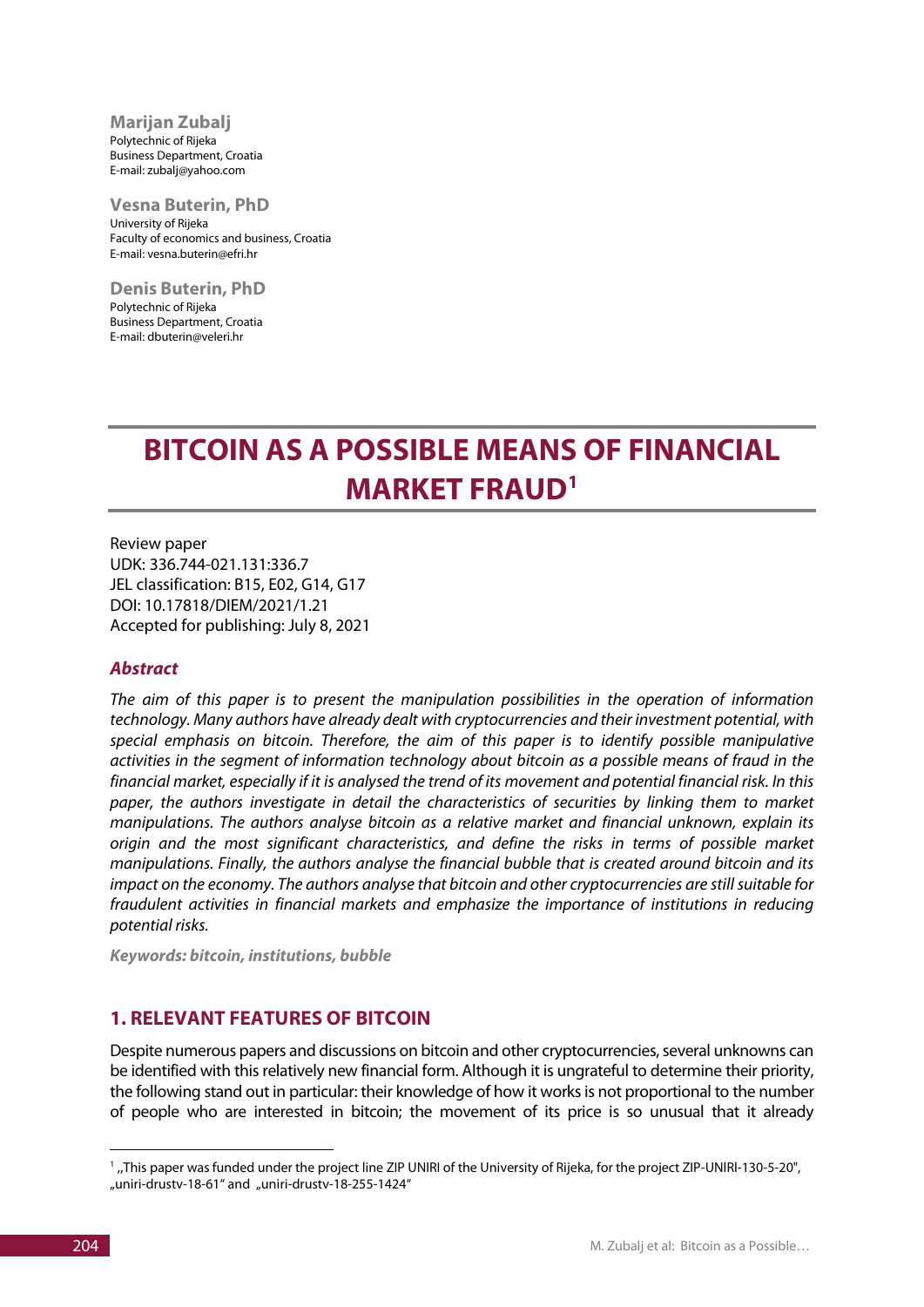represents a kind of phenomenon; a future that may be predictable in the long run, but is completely uncertain in the short to medium term. In this regard, the question arises whether bitcoin is a random phenomenon that exceeded the expectations of its creators, and it should be emphasized that they are still unknown, or is it a carefully thought-out tool that will at some point serve to make a profit at the peak of investment balloons, to create a corner or to carry out some, so far unknown market manipulation. In countries with developed institutions, the manipulative space for such activities is narrowed, but bitcoin is essentially a tool that easily bypasses any national borders, so the question of the effectiveness of institutions arises. So far, the boldest announcements of bitcoin price growth are coming true, although the increase seems to be based solely on investor expectations. Indicators of technical analysis most often fail to indicate future price shifts. Given the above, it seems that bitcoin and other cryptocurrencies need increased caution.

## **2. RELEVANT FEATURES OF BITCOIN**

#### **2.1. Organization and functioning of the bitcoin network**

Bitcoin means organization of the same name, software and protocol. This cryptocurrency was first mentioned in 2008 in an article published under the pseudonym Satoshi Nakamoto (Nakamoto, 2008). It was never known whether an individual or a far more complex organization was behind the pseudonym. In 2009, he started an open source project called Bitcoin - Qt, which launched the first bitcoin units, but they did not have any market value at that time. The first bitcoin purchase is believed to have been made by computer programmer Laszlo Hanyecz in 2010, who paid 10,000 bitcoins for two pizzas worth \$ 25 (Bitcoin Pizza Index, 2021). Although it is not known for sure whether this story is true, just as it is not known what the owner of the pizzeria later did with the received bitcoins, at today's prices it turns out that the American programmer paid around 580 million dollars for pizzas and for that he has a place in recent history of financial markets.

Bitcoin is a peer-to-peer system based on complex cryptographic algorithms. Peer-to-peer means a network in which there is no central authority that issues new money or monitors transactions. Tasks in such a network are managed collectively by network nodes. As the greatest advantages of such a system, it is possible to point out the simple transfer of money over the Internet, without intermediaries, whereby a third party cannot prevent or manage the user's transactions. In the bitcoin system, there is no central bank that issues money and keeps and processes transactions, nor is there a single owner of the bitcoin network. New units of bitcoin are generated by mining as a reward to miners for spending time and energy invested. Namely, mining is crucial for the functioning of the entire system because it actually serves to confirm and process bitcoin transactions and to ensure its security. Without a miner, the system would be vulnerable due exposure to attacks and would not be able to function. This job requires special IT equipment and requires significant electricity consumption, so it cannot be profitable for most people. The key difference of bitcoin compared to centralized systems stems from the fact that each user has an insight into their own transactions and the transactions of other participants. Each transaction contains the digital signature of the user who initiated it. A digital signature is generated from a combination of a transaction message and a user's private key. The signature differs in each message, making forgery and misuse impracticable without the original private key (Buterin, Ribarić & Savić, 2015).

Each user also owns a public key that is mathematically related to the private key. Electronic forms of money, ie performing financial transactions by exchanging information electronically, form the basis of electronic business. The flow of electronic information between the two parties communicating on the Internet allows uninterrupted observation but opens up opportunities for possible misuse by a third party. In order to neutralize or prevent such unwanted activities, encryption protection and authentication of participants in the transaction are used. The basis for such procedures are various cryptographic algorithms and mechanisms and additionally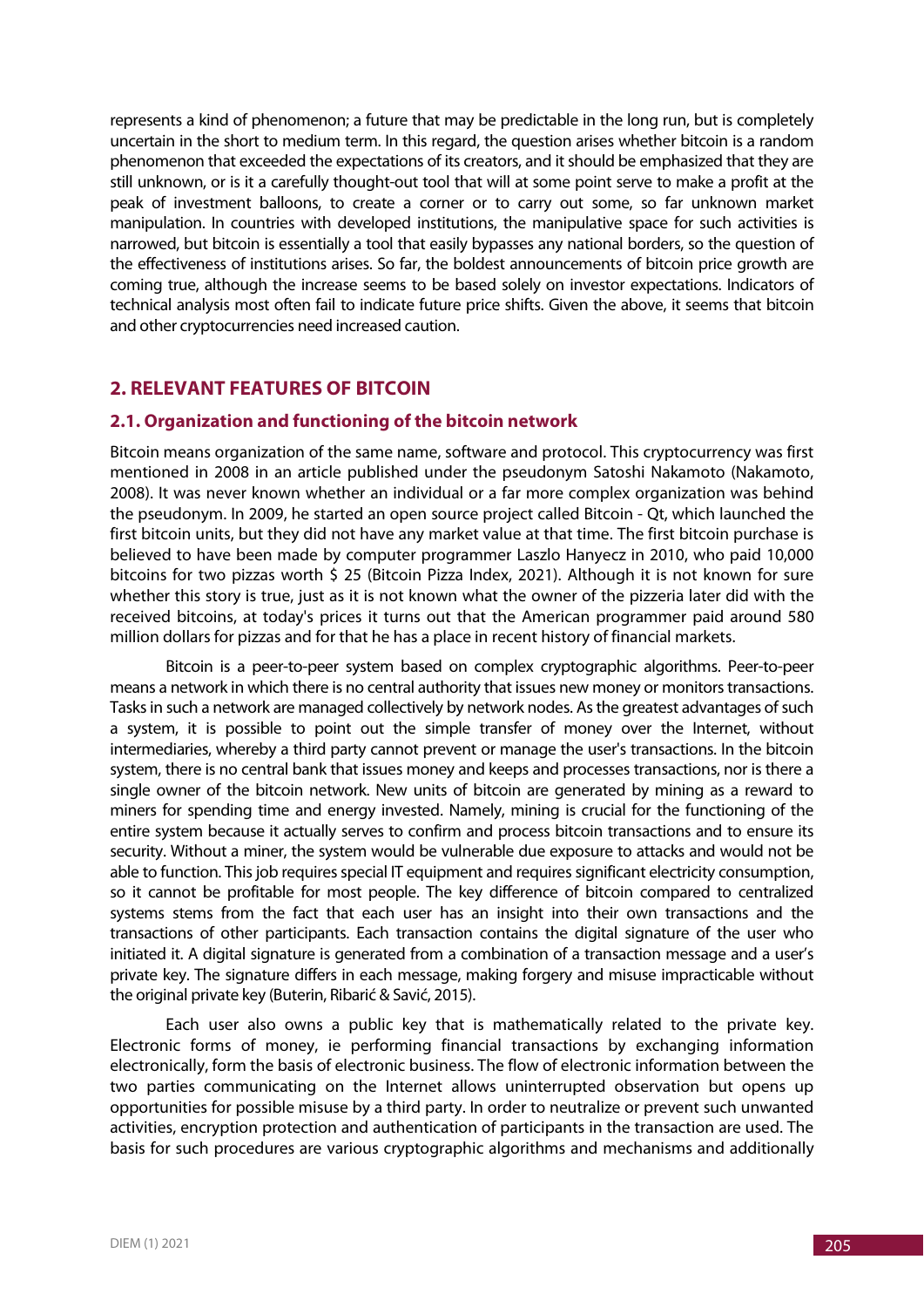developed higher-level protocols that ensure the protection of electronic information as well as the privacy of transaction participants (CARNET & CERT, 2010).



Source: CARNET & CERT, 2010

Figure 1 The course of the bitcoin transaction

The functioning of bitcoin is based on a distributed system consisting of interconnected nodes, i.e. servers that can be independently organized into network topologies for sharing available resources such as user data, process time, storage capacity or network bandwidth. They can independently adapt to functionality outages and unpredictable network node arrivals and departures, while maintaining an acceptable level of performance without the need for supervision, control, and support from a single central location (Androutsellis-Theotokis & Spinellis, 2004). It is possible to identify the key features of the partnership mode (CARNET & CERT, 2010):

- equality of nodes
- direct communication between nodes
- independently collecting information on the availability of other nodes
- individual nodes have only part of the data available in their local storage system, i.e. a subset of the total data available on the network.

Bitcoin consists of a cryptographic key pair, where one of the keys represents a currency unit, and the other serves as a permission to dispose of it. The keys are stored in a binary file, where there is a risk of theft. When the owner wants to pay with a unit of bitcoin, he sends only the public key together with the signature for the transaction, which receives the corresponding key of the recipient, thus changing the owner and at the same time the secret code of the amount. Since the transaction is recorded on all computers, manipulations in this part of the transaction are almost ruled out. Cryptocurrencies are stored in digital banknotes, ie in software that contains a collection of private and public keys of the owner. One user can generate an arbitrary, unlimited number of bitcoin addresses, with the probability of generating the same addresses being negligibly small. During the transaction process, ownership of bitcoin units changes. In the event of loss of private and public key information, the user loses access to his units and they become irretrievably lost. A Bitcoin wallet can take up a lot of network space, as constant synchronization with the network involves storing data on all transactions made. Web wallets appear as a possible alternative, which do not involve keeping a local copy of the transaction, but where the level of security is lower (Buterin et al., 2015).

Bitcoin is a system based on complex mathematical algorithms and mechanisms and as such is fully understandable and clear only to those with a high degree of computer literacy. People who are less computer educated can make mistakes that can leave them without their money. Possible user errors include the loss of data and key information, the possibility of unauthorized intrusion and theft of keys, as well as inadvertent disclosure of key information.

#### **2.2. Monetary aspect of bitcoin**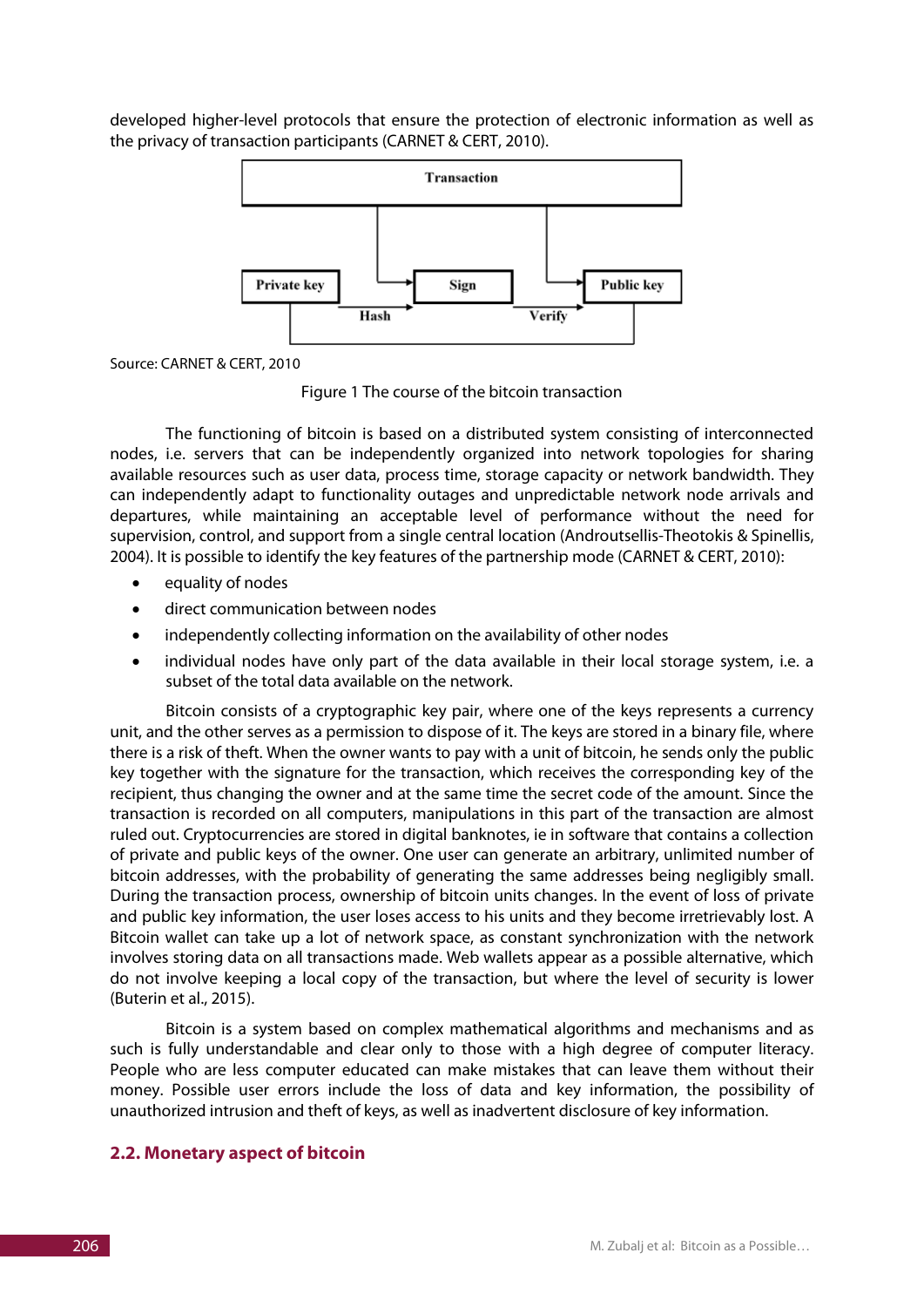Electronic money, unlike paper money, is not transferable. An ordinary banknote received in one of the previous transactions may be reused in any of the following. It is easily transferable and takes more than one transaction. Such a feature would be highly desirable for digital banknotes because in each transaction the banknote should not be stored in the bank, thus reducing the number of interactions with the bank and thus the system costs. In an electronic money system, the user of the banknote should add identification data to each banknote, ie a set of bit data, which would increase the amount of bit data stored in the virtual banknote with each transaction performed by it. The number of possible transactions with such a banknote would be limited by the maximum size of the banknote. Due to such shortcomings, portable electronic money systems have not been developed and each electronic banknote has a lifetime of one transaction (DeGennaro, 2011). Digital money as well as paper money ensures the anonymity of the person who pays with it and it is not possible to track it. This means that the person receiving the electronic banknote cannot find out the identity of the person who used it.

The main feature of cryptocurrencies is the absence of a central institution that issues or manages them. Because bitcoin is based on a decentralized system without the existence of regulatory authority, the system adapts to certain algorithms and in no way reflects the state of the economy of a particular country. The lack of a regulatory system and anonymity makes bitcoin suitable for market manipulation. The movement of its price, which is based exclusively on the expectations of investors, ie the ratio of supply and demand, indicates the creation of an investment bubble. However, as its price persistently follows a long-term upward trend, indications of an investment bubble remain in the realm of speculation, as do all other predictions regarding bitcoin. The only thing that is certain is that bitcoin has no intrinsic value and that the movement and increase of its price can be related exclusively to the increase in demand, regardless of whether it is the result of market circumstances or was created artificially to achieve goals that are not yet obvious. In the absence of intrinsic value, bitcoin is very similar to other forms of money, but unlike previously known forms of money, the settings of the most important theories of money demand cannot be applied to the demand for bitcoin (Stojanov, Drašković & Drašković, 2015):

• Fisher's equation of money demand:

 $M^sV = pY$ 

in which the left side of the equation represents the money supply or available purchasing power in the market. The right side of the equation represents the demand for money, i.e. the total value of goods and services. If it is  $M^sV \geq P\mathbf{Y}$  the value of money will fall, that is, prices will rise. Whether bitcoin is substituted with the left or right side of the equation, depending on whether it is viewed as money or a good bought for money, the equation becomes inapplicable due to large price deviations.

• Marshall-Pigou Cambridge equation:

$$
M^s=k{\bf pY}
$$

in which the left side represents the money supply, ie the available purchasing power, and kpY represents the demand for money. When is it  $M^{\mathcal{S}} >$  kpY, then the money supply is greater than the money demand. Money owners want to get rid of excess money as its marginal utility declines. Contrary to this theory, with bitcoin its marginal utility increases so the equation becomes inapplicable.

• Keynes' speculative demand for money:

$$
M^s = LP(i)
$$

where is  $M^s$  monetary supply,  $LP$  is a function of liquidity preference, and  $(i)$  interest. In considering the issue of liquidity preference, Keynes observes two functions of money: the function of money as a medium of exchange that forms the transactional demand for money, and the function of money as a treasure. The demand for money as a treasure arises due to uncertainty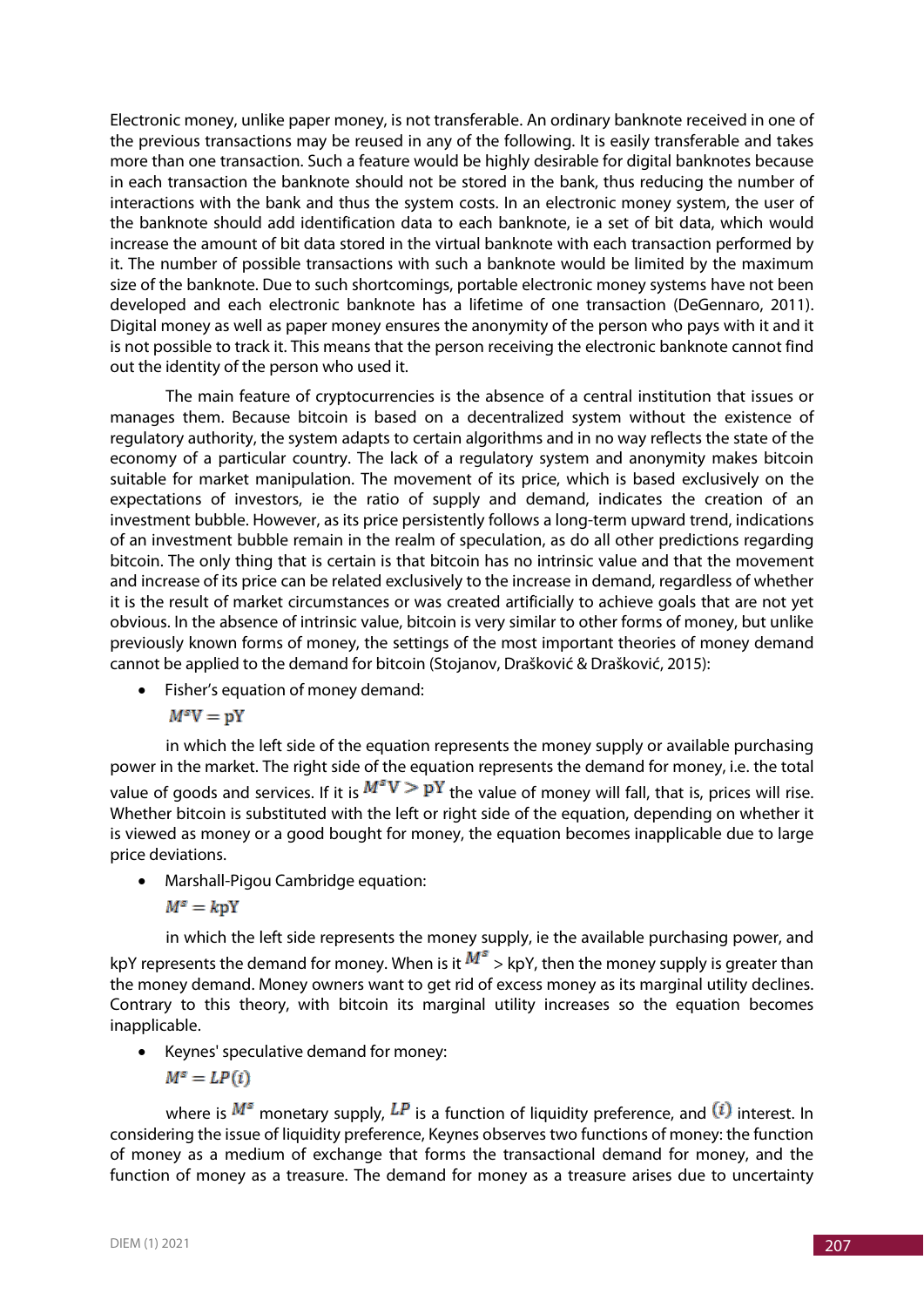about the level of future interest rates. However, bitcoin is not under the jurisdiction of the monetary authorities, so the amount of the future interest rate, or in this case the yield, depends exclusively on natural or artificially created demand.

- Friedman's theory of demand for money (Friedman, 1973):  $\frac{M}{p} = f\left\{y, w, rm, rb, re, \frac{p}{\Delta t}, u\right\},\$ where is:
- W part of assets in physical form or part of income from physical assets
- Rm expected normal rate of return on money
- Rb expected nominal rate of return on fixed value securities including changes in their prices
- Re expected nominal rate of return on shares including expected changes in their prices
- l / P and ΔP / Δt- expected rate of change in prices of goods, ie expected nominal rate of return on real assets
- u a combined symbol representing any of the variables other than the income variable that may affect the utility of the services provided by the money.

According to Friedman's theory, the owner can hold property in various forms while trying to maximize the usefulness of certain forms of property on the principle that the marginal income is equal to the marginal cost of each form of property. Bitcoin price shifts in financial markets make all other forms of assets less attractive, and thus this theory inapplicable.

There is a kind of paradox with bitcoin as a form of money. Namely, it is very easy to logically understand that the upward movement of bitcoin prices in financial markets discourages the use of bitcoin as a means of payment because the average consumer will experience an increase in its purchasing power with each new period of consumption delay and bitcoin payments. The rise in the price of bitcoin leads to refraining from its use in everyday trade, which is why it loses the function of money as a medium of exchange and at the same time serves as a speculative means or a means of accumulation of wealth. However, it is precisely the lack of intrinsic value and the lack of understanding of how it works by the vast majority of people that makes it very risky for both speculation and accumulation of wealth. Paradoxically, an increase in the price of bitcoin also leads to an increase in demand for it, but bitcoin cannot be considered a Giffen good (Garratt, 1997; Spiegel, 1994) or a Veblen good (Stiefenhofer & Zhang, 2020; Almeida, 2015). It seems that bitcoin violates the current concept and represents a completely new paradigm, which is another characteristic of investment bubbles. Attempts to manipulate the market and trade insider information are most often associated with investment bubbles.

# **3. BITCOIN – A COMMON INVESTMENT BALLOON, MARKET CORNER OR SOMETHING ELSE?**

In order for an information to be considered privileged, it must have the following characteristics (HANFA, 2021):

- precise nature
- hidden from the public
- directly or indirectly refers to one or more issuers of financial instruments
- if this information were publicly available, it would have a significant impact on the prices of these financial instruments.

Market manipulation is one of the oldest forms of market abuse and this includes the following actions:

• transactions or trading orders that give or could give false or false signals regarding the supply, demand or price of financial instruments,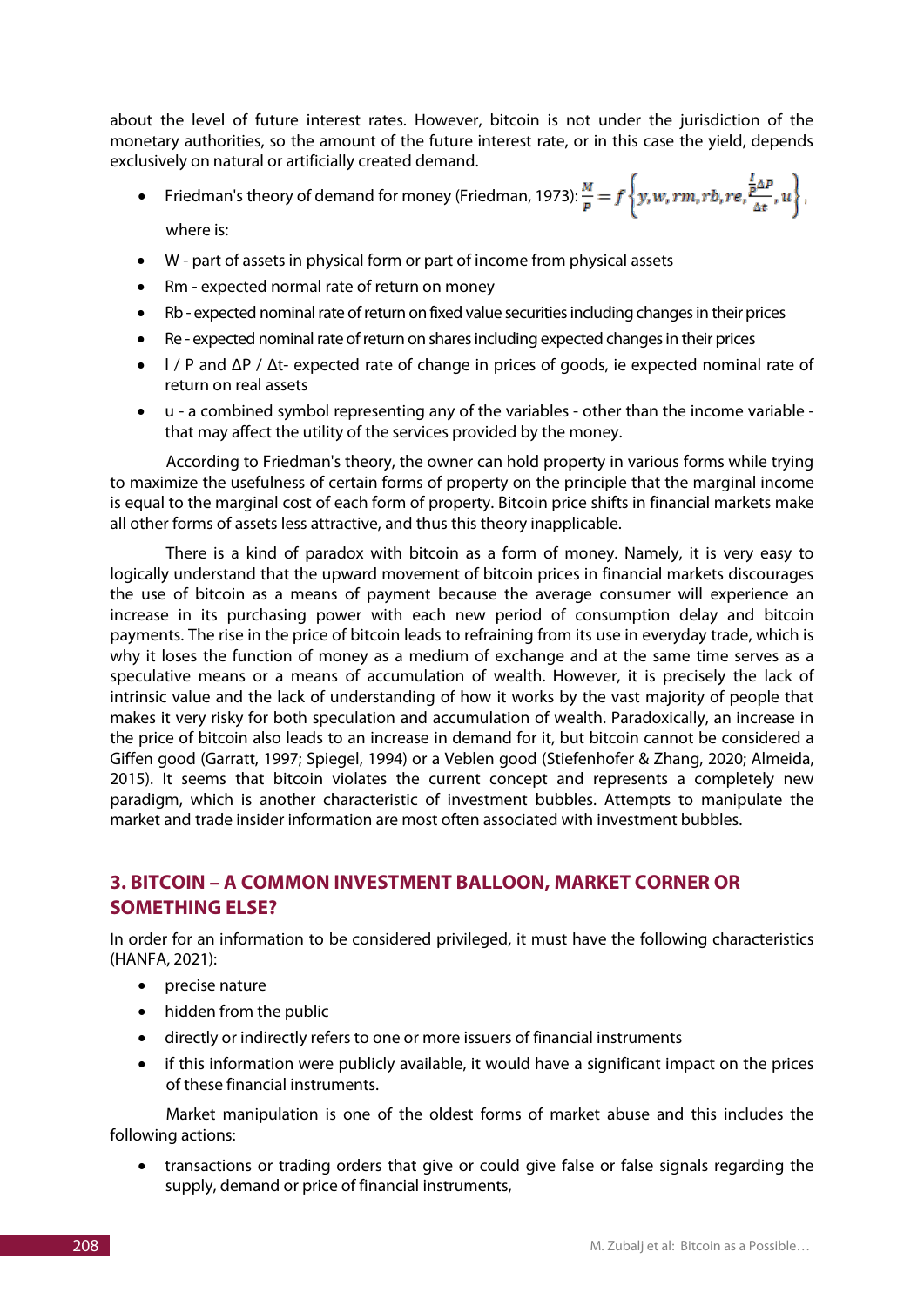- demand or prices of financial instruments that, through the action of one or more persons acting in concert, keep the price of one or more financial instruments at an artificial level,
- transactions or trading orders that use fictitious procedures and any other form of fraud or fraud,
- Disseminating information through the media, including the Internet, or giving any false, misleading hope where the person who released the information knew exactly that the information was false.

Actions that are considered market manipulations are:

- the activities of one or more persons working to secure a dominant position over the supply or demand of a financial instrument that have the effect of directly or indirectly setting purchase or selling prices or creating other illegal trading conditions
- buying or selling a financial instrument provocatively towards the end of the trading day to deceive investors who adjust the price based on the last trading price.

Such activities are more often carried out in countries with lower institutional development, while in countries with developed institutions the situation is still more favourable (Suljić Nikolaj, Olgić Draženović & Buterin, 2019; Buterin, Grdinić & Olgić-Draženović, 2018; Buterin, 2015). Due to the characteristics of the global currency, bitcoin can very easily circumvent the institutional limitations of developed countries and manipulate it in less protected markets.

Looking at the movement of the price of bitcoin, the first three phases of the formation of the investment bubble can be clearly seen: the hidden phase, the awareness phase and the mania phase. The risk of bitcoin has been noted by numerous authors, regardless of its short-term investment potential (Olgić Draženović, Prohaska & Suljić Nikolaj, 2019; Xiong, Liu & Zhao, 2019; Bouri, Gupta, Lau, Robaud & Wang, 2018; Corbet, Lucey, Peat & Vigne, 2018) or the potential for portfolio diversification (Conlon & McGee, 2020; Bouoiyour, Selmi & Wohar, 2019;). If the fourth phase, ie the blow off phase, occurs in the near future, it will be a completely expected and predictable outcome for future analysts, where it will be difficult to explain the reasons why average investors did not understand what was coming, or why they were unaware of inflating an investment balloon. After the market crash, there is usually a period of economic crisis in which even the largest financial entities may be shaken (Olgić Draženović, Buterin & Buterin, 2018).



Source: https://www.buybitcoinworldwide.com/price/ (29.3.2021.)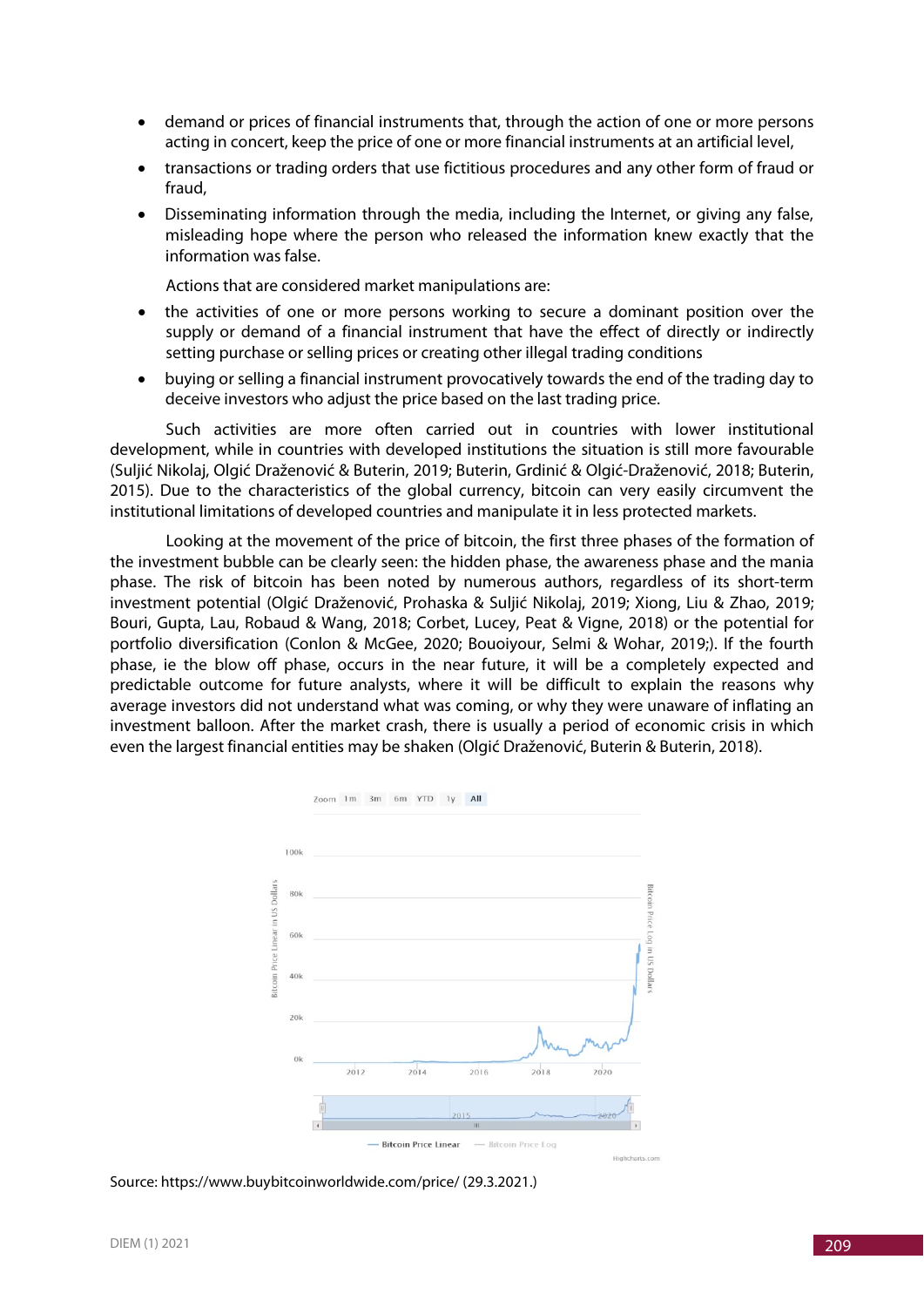

Figure 2 Total movement of bitcoin prices







Source: Quinn, 2020

Figure 4 South Sea bubble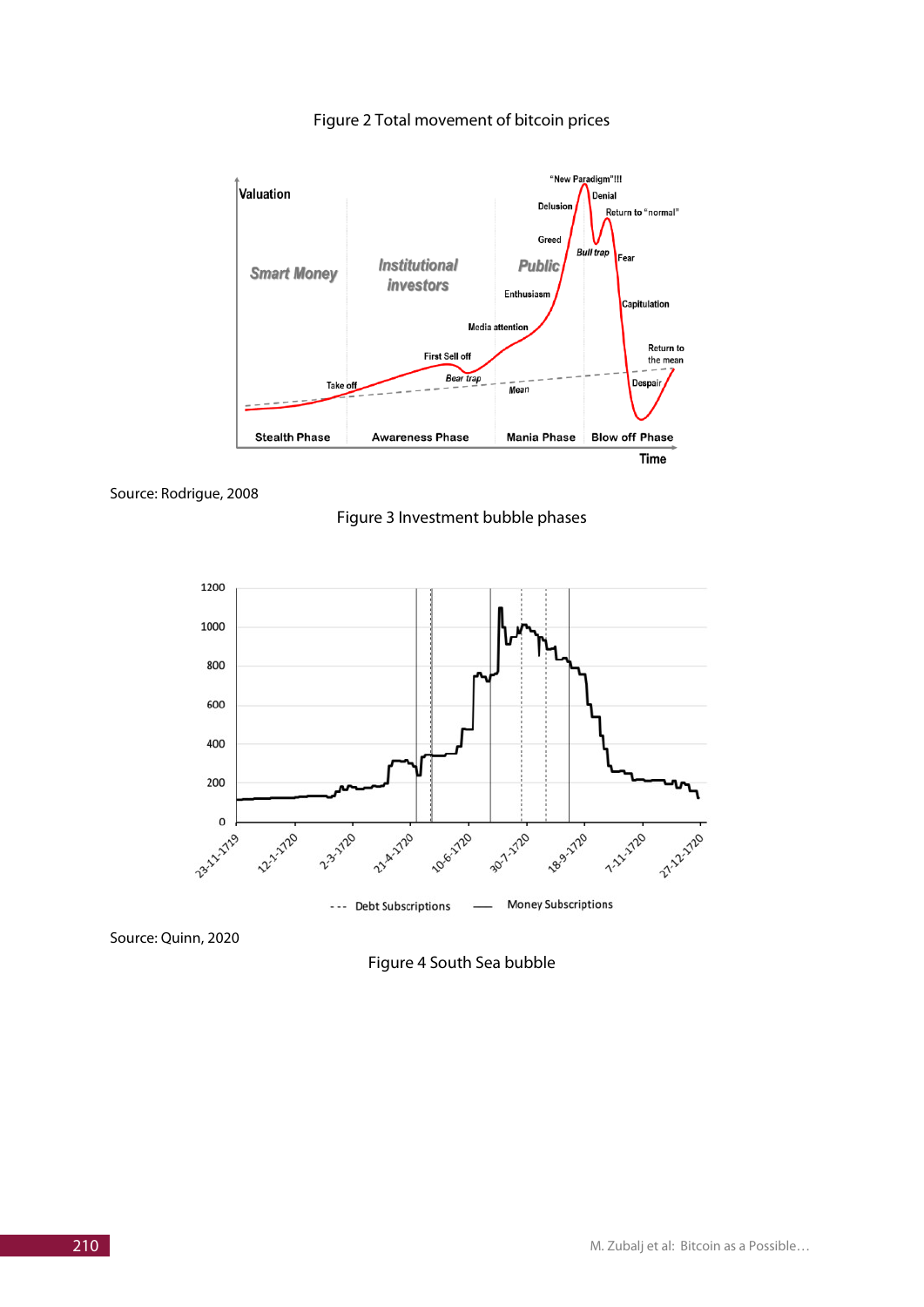

Source: Quinn and Taylor, 2020

Figure 5 Dot-com bubble

Comparing the price movements of bitcoin and more famous investment bubbles (Dedu, Turcan & Turcan, 2012), starting with the tulip crisis in the Netherlands in the 17th century, The South Sea Company and the Mississippi Company in the 18th century, Railway mania in the 19th century, Florida speculative building bubble (1926), Roaring Twenties stock-market bubble (1922- 1929), Poseidon bubble in Australia (1970), Japanese asset price bubble (1980s), Asian Financial Crisis (1997), The Dot-com bubble (1995-2000) and numerous similar examples, one can expect with great confidence the bursting of the bitcoin bubble and a significant drop in its price which now seems inflated. The bursting of large investment bubbles is often accompanied by dramatic economic consequences, but there are also opinions that they do not necessarily have to be detrimental to the economy as a whole. For example, Gisler and Sornette (2008) argue that balloons are an essential element of social processes and the dynamics of society and cite as examples the Apollo program, the human genome project, large investments in the alternative energy industry that revolutionized technologies in the energy sector, Dot-com bubble within which significant capital has been invested in IT infrastructure, and other emerging industries that need overinvestment to sustain innovation. In this regard, Gross (2007) argues that most investors in Dot-com have lost, but that their capital has built the software and infrastructure that drives the internet today. If the charts of bitcoin price movements are observed separately in different periods, it is possible to observe at least three emerging bubbles. A blow off could also be expected from each of them, but this did not happen.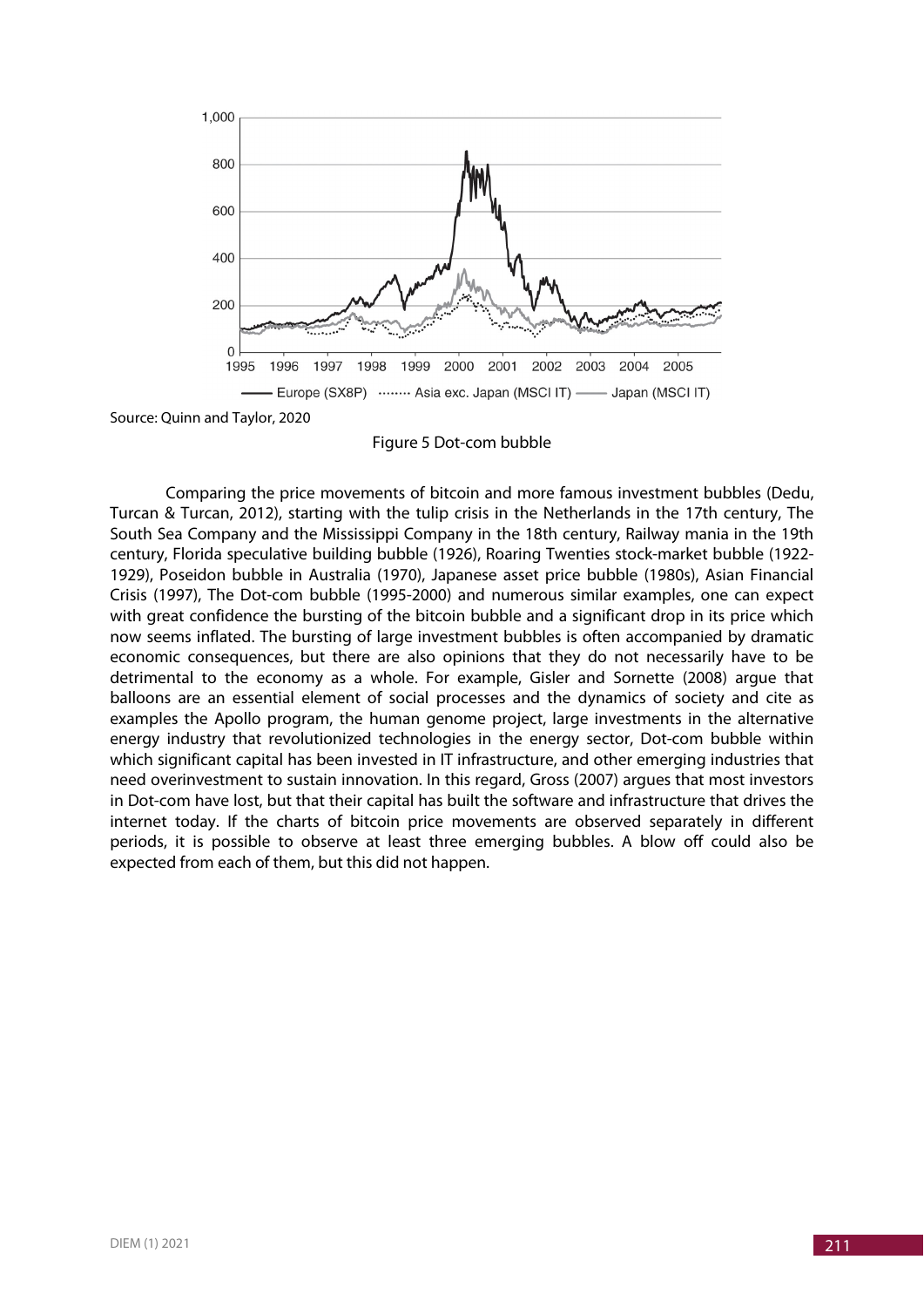



Source: https://www.buybitcoinworldwide.com/price/ (29.3.2021.)

#### Figure 6 The first apparent bubble, price movement from August 2010 to December 2013



Source: https://www.buybitcoinworldwide.com/price/ (29.3.2021.)

Figure 7 The second apparent bubble, price movements from January 2014 to December 2017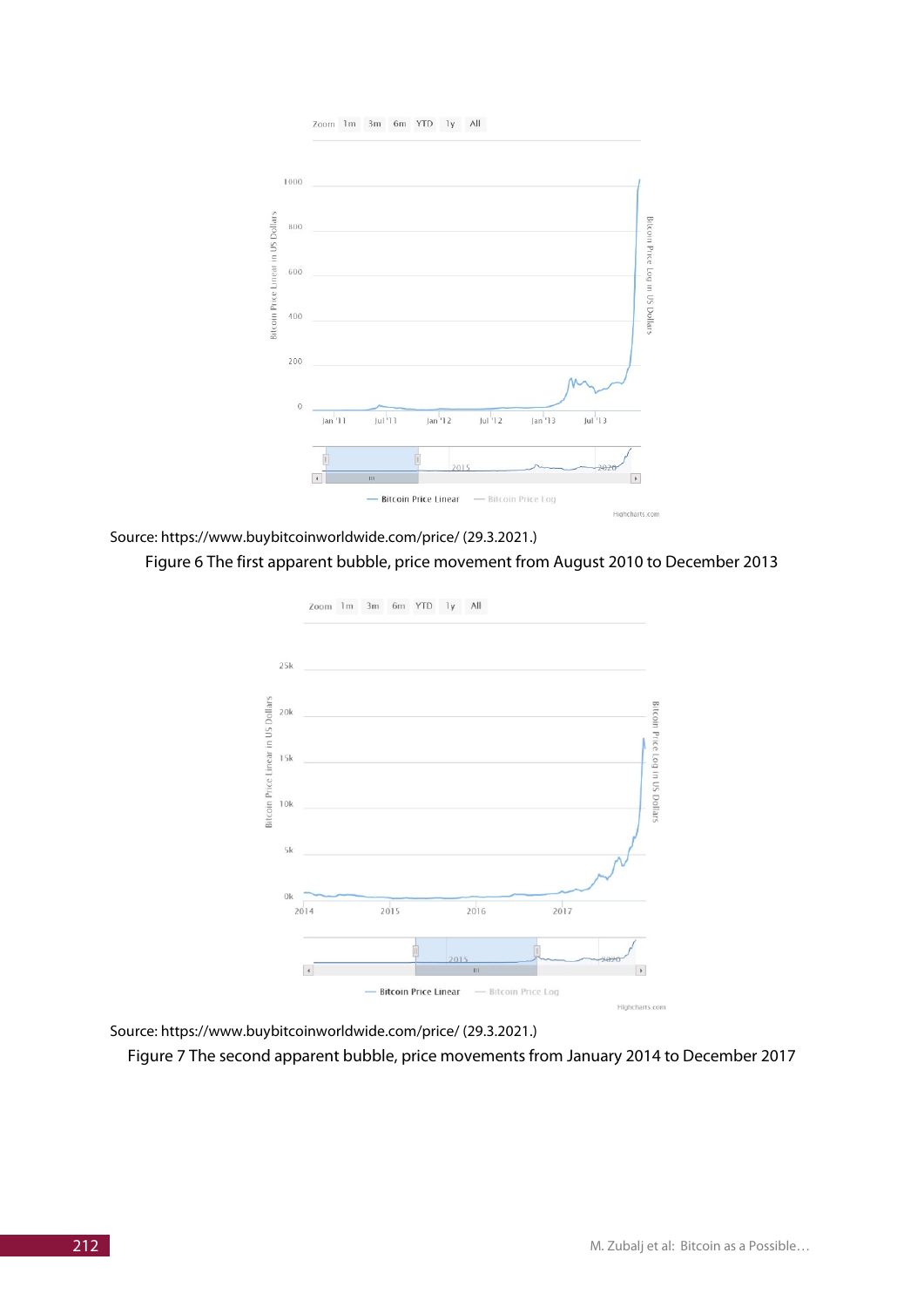

Source: https://www.buybitcoinworldwide.com/price/ (29.3.2021.)

Figure 8 The third apparent bubble, price movement from January 2018 to March 2021

Every time it seemed that the peak of the investment bubble had occurred and that it was time to make profits or for a short sale, the future proved different. Moreover, its exponential growth may be accompanied by a trend indicating that the price will rise over the next two years to a predictable level of around \$160K.



Source: Author's calculation and https://finance.yahoo.com/quote/BTC-USD/ (30.4.2021.) Figure 9 Bitcoin price forecast based on historical prices from 2014 to 2021

Approximately the same price level can be expected even if the period before December 2017 when the price first exceeded \$ 10K is excluded from the trend analysis.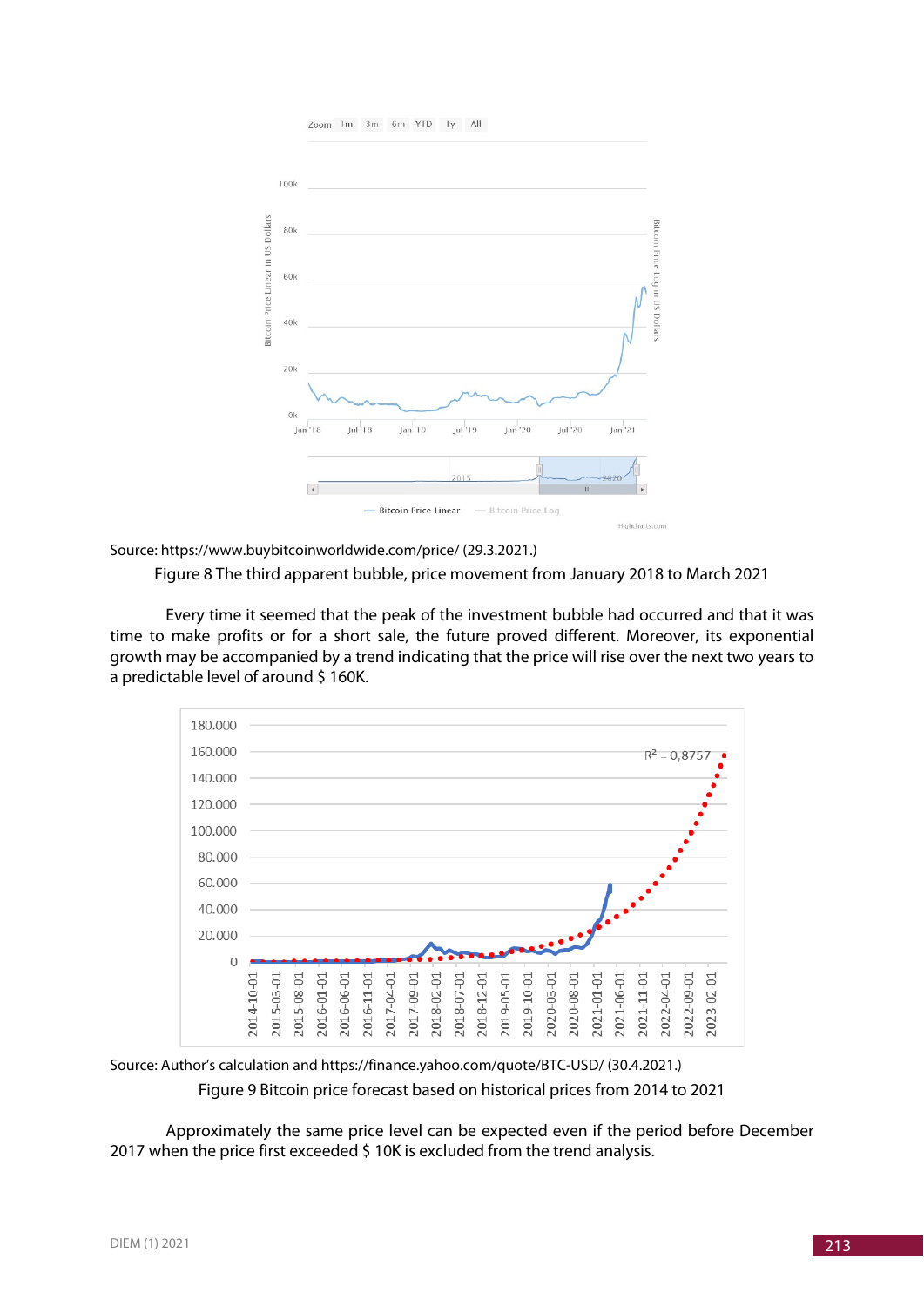



However, it should be borne in mind that all indicators of technical analysis, as well as analysis of trends, regardless of their significance and success in explaining variables, are based solely on historical data and in no case should be used as a reliable indicator for investment.

Short selling is an activity characterized by a very high degree of risk and in which losses can be unlimited (Buterin, Janković & Klaus, 2018). The emergence of short squeezes leads to unforeseen losses for investors who find themselves in a corner and to significant earnings for those who managed to corner the market, as happened in 2008 with the trading of VW Group shares. Due to its characteristics, bitcoin is a suitable tool for cornering and short squeezing, so its short sale is especially risky. In the long run, a balloon burst can undoubtedly be expected, but at this point it is impossible to predict how long that period will be, or whether deflation can be expected after a peak of \$ 100K, \$ 150K or some perhaps far higher price. It should not be forgotten that just a few years ago, predicting the current price of \$ 60 K for a single bitcoin would have been so bold that it would then probably have been considered beyond the bounds of the possible.

## **4. CONCLUSIONS**

Lack of reliable information about bitcoin, lack of understanding of the basis of its origin and functioning, dependence of functioning on miners without whose operation the bitcoin network could not exist at all, lack of its intrinsic value, unsuitability for accumulation of wealth, loss of function as a media for exchange, complete dependence on demand that is not based on any qualitative characteristic of bitcoin as a currency or as a security other than the expected further price increase, lack of information on whether that demand is autonomous or caused by angleoriented activities other than making bitcoin a very risky investment, also make it a very suitable tool for market manipulation. Although bitcoin is considered the most important and significant cryptocurrency, its main characteristics can be largely applied to other cryptocurrencies. This is especially true of their potential to carry out manipulative activities. Likewise, what makes bitcoin and other cryptocurrencies significantly different from earlier investment bubbles and from earlier means by which market manipulations were conducted is the use of information technology. Namely, no security so far, as well as no form of money or other assets, has been so much based on sophisticated information technology and so dematerialized and transferred to the virtual world as is the case with cryptocurrencies. In such conditions, the role of institutions is gaining in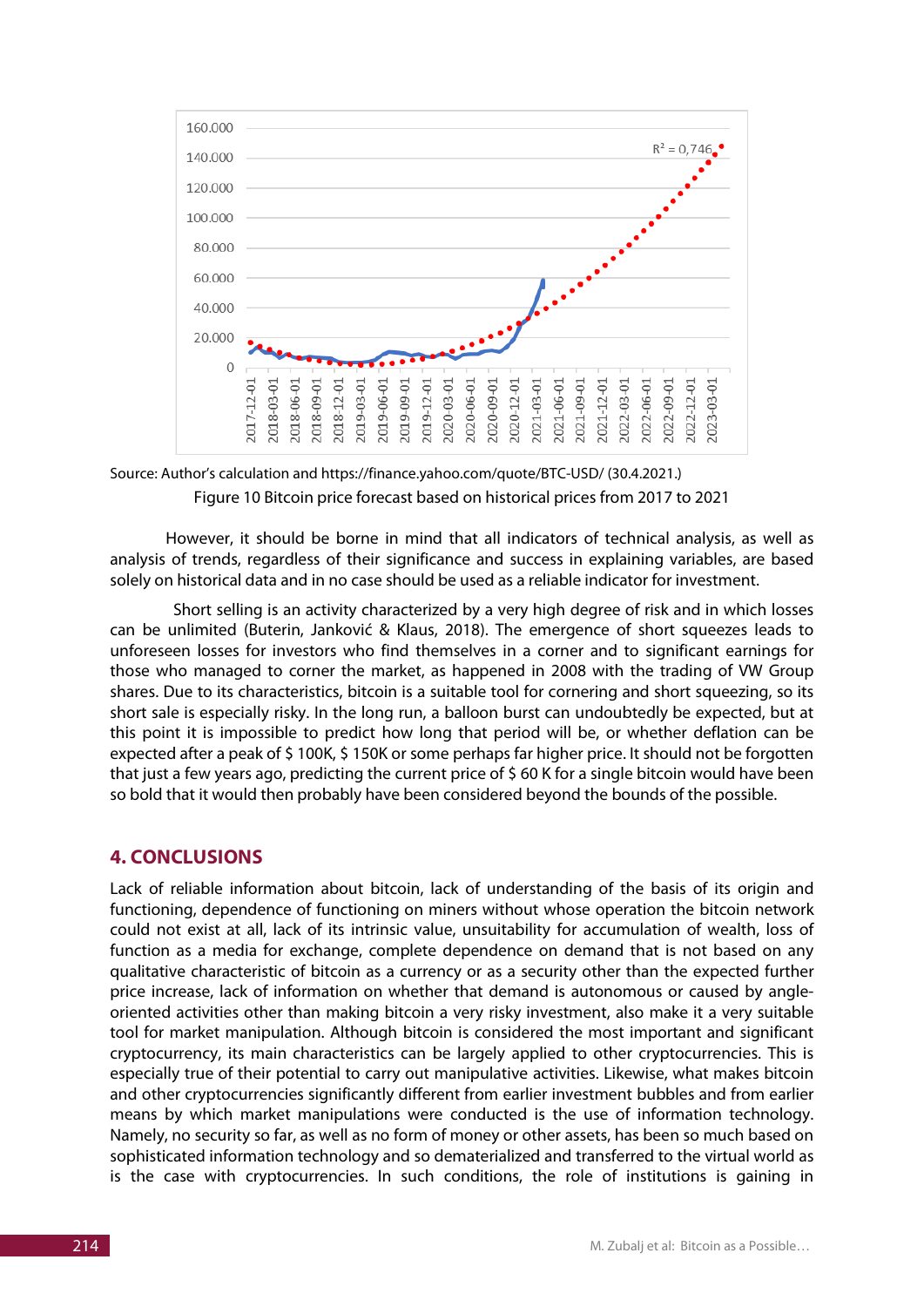importance, although the denial and overcoming of institutional influence is one of the more prominent characteristics of bitcoin and other cryptocurrencies. The price of bitcoin is currently oscillating around a new psychological limit and seems to defy all known theoretical and empirical assumptions. Its future can no longer be discussed in the context of risk, but it is already in the domain of uncertainty because it cannot be predicted in any reliable way. It is clear that it is a balloon, but the capacity of its inflation is no longer clear, nor is its predictable duration. But on the other hand, it seems very certain that bitcoin is a tool where financial manipulations are very possible and that a very high degree of caution is needed in the bitcoin business.

### **REFERENCES**

Almeida, F. (2015). The psychology of early institutional economics: The instinctive approach of Thorstein Veblen's conspicuous consumer theory. EconomiA, 16 (2), pp. 226-234. https://doi.org/10.1016 /j.econ.2015.05.002

Androutsellis-Theotokis, S., Spinellis, D. (2004). "A Survey of Peer-to-Peer Content Distribution Technologies", ACM Computing Surveys, 36(4), pp. 335–371. https://doi.org/10.1145/1041680.1041681

Bitcoin Pizza Indeks. (2021). *Bitcoin Pizza Indeks* https://bitcoinpizzaindex.net/ [accessed 29.03.2021].

Bitcoin USD (BTC-USD) (2021). CCC – CoinMarketCap Currency in USD, *https://finance.yahoo.com/quote/BTC-USD/* [accessed 30.04.2021].

Bouoiyour, J., Selmi, R., Wohar, M. E. (2019). Safe havens in the face of presidential election uncertainty: A comparison between Bitcoin, oil and precious metals. Applied Economics, 51(57), pp. 6076-6088. https://doi.org/10.1080/00036846.2019.1645289

Bouri, E., Gupta, R., Lau, C. K. M., Roubaud, D., Wang, S. X. (2018). Bitcoin and global financial stress: A copulabased approach to dependence and causality in the quantiles. The Quarterly Review of Economics and Finance, 69, pp. 297-307. https://doi.org/10.1016/j.qref.2018.04.003

Buterin, V. (2015). Institucijske promjene u novim članicama EU-a i njihov utjecaj na gospodarske performanse, Zbornik Veleučilišta u Rijeci, 3(1), pp. 127-144.

Buterin, V., Grdinić, M., Olgić-Draženović, B. (2018). Impact of institutional framework and tax policy on foreign direct investment in selected European Union countries, In *Book of Proceedings: Economic and Social Development.* Varaždin: Varazdin Development and Entrepreneurship Agency (VADEA), pp. 129-141

Buterin, D., Janković, S. i Klaus, S. (2018). Je li vrijeme za kratku prodaju bitcoina? Zbornik radova Međimurskog veleučilišta u Čakovcu, 9 (1), pp. 12-21.

Buterin, D. Ribarić, E. Savić, S. (2015.). "Bitcoin - nova globalna valuta, investicijska prilika ili nešto treće?". Zbornik Veleučilišta u Rijeci, Rijeka, Veleučilište u Rijeci, 3(1), pp. 145-158.

Buy Bitcoin Worldwide. (2020). *Where and How to Buy Bitcoin or Cryptocurrency*, https://www.buybitcoinworldwide.com/price/ [accessed 28.03.2021].

CARNET & CERT. (2010). Elektronički novac, http://www.cert.hr/sites/default/files/NCERT-PUBDOC-2010-09- 311.pdf [accessed 30. 1. 2015].

Conlon, T., McGee, R. (2020). Safe haven or risky hazard? Bitcoin during the Covid-19 bear market. Finance Research Letters, 35, 101607. https://doi.org/10.1016/j.frl.2020.101607

Corbet, S., Lucey, B., Peat, M., Vigne, S. (2018). Bitcoin futures – What use are they? Economics Letters, 172, pp. 23-27. https://doi.org/10.1016/j.econlet.2018.07.031

DeGennaro, R. P. (2011). Principles of Financial Management, San Diego: Cognella Academic Publishing

Dedu, V., Turcan, C. S., Turcan, R. (2012). Speculative bubbles – a behavioral approach. Annals of Faculty of Economics from University of Oradea, 1(1), pp. 798-802.

Friedman, M. (1973). Teorija novca i monetarna politika, Rad: Beograd

Garratt, R. (1997). Indivisibilities, Inferior Goods, and Giffen Goods. The Canadian Journal of Economics / Revue Canadienne D'Economique, 30(1), pp. 246-251. https://doi.org/10.2307/136370

Gisler, M., Sornette, D. (2008). "Bubbles in Society – The Example of the United States Apollo Program", Cornel University Library, https://arxiv.org/abs/0806.0273 [accessed 29.03.2021]. https://doi.org/10.2139/ssrn.1139807

Gross, D. (2007). Pop!: Why Bubbles Are Great For The Economy, Harper Collins: New York